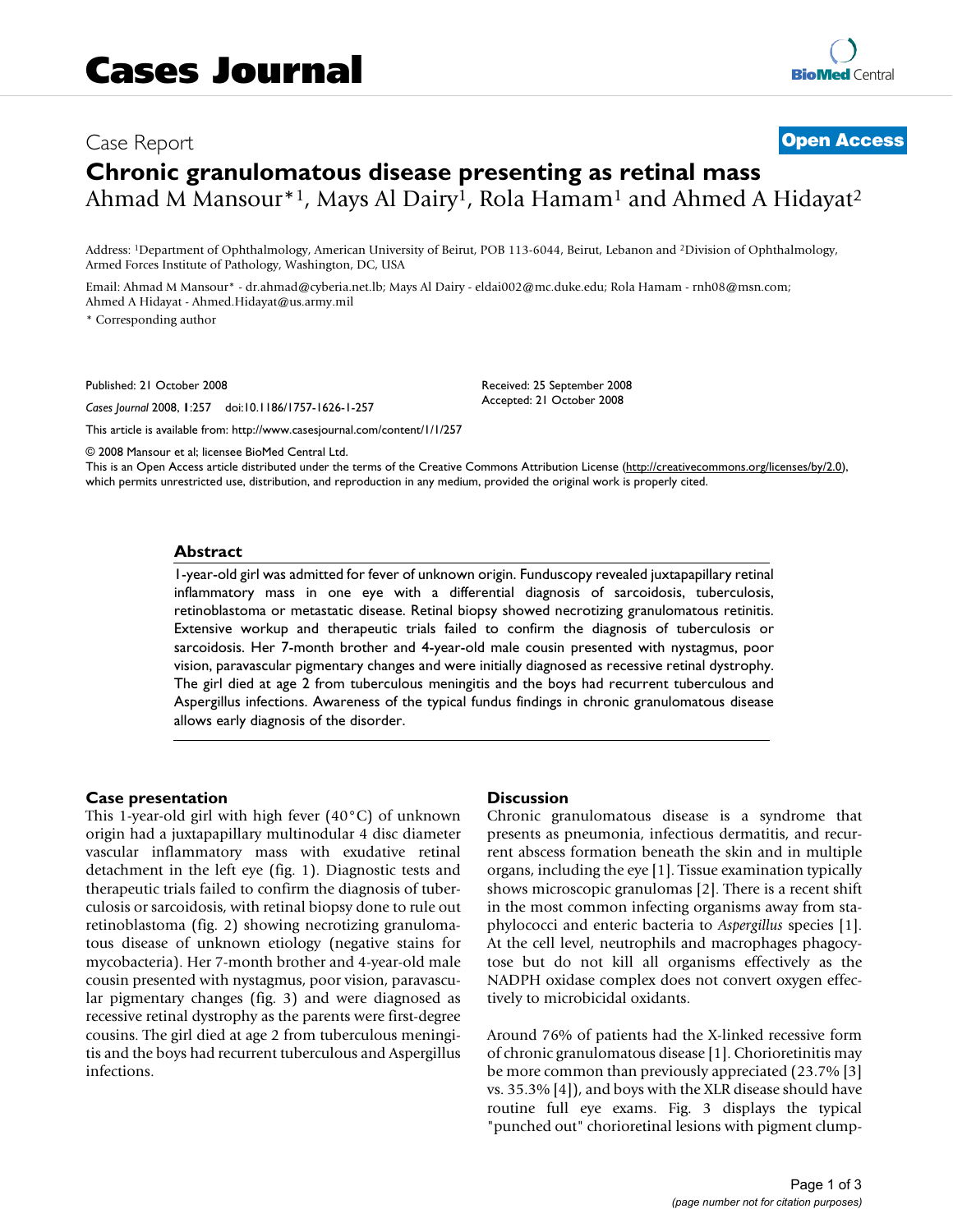

# **Figure 1**

**Funduscopy**. Arstistic depiction of the retinal mass of the left fundus in this 1-year-old girl. The differential diagnosis of this multinodular inflammatory mass with exudative retinal detachment and circinate hard exudates was tuberculosis, sarcoidosis, metastatic tumor, and retinoblastoma.

ing along major retinal vessels (that may interfere with vision) seen in up to one third of patients with chronic granulomatous disease [3,4]. Occasionally the presentation is that of a retinal mass [5] as in the present case. Chronic granulomatous disease needs to be included in



# **Figure 2**

**Retinal biopsy**. Retinal biopsy in this 1-year-old girl shows Touton giant cell with negative Ziel-Nelson, Fite Ferraco, periodic acid Schiff, and Gomori methenamine silver stains.





**Brother's fundus**. Diffuse pigmentary loss of the paravascular retinal pigment epithelium in the left fundus of the 7 month old brother with nystagmus.

the differential of inflammatory retinal mass and the clue lies in family screening for paravascular pigmentary retinopathy.

# **Consent**

Written informed consent was obtained from the patient's family for publication of this case report and accompanying images. A copy of the written consent is available for review by the Editor-in-Chief of this journal.

# **Competing interests**

The authors declare that they have no competing interests.

# **Authors' contributions**

The manuscript has been read and approved by all the authors, that the requirements for authorship in this document have been met, and that each author believes that the manuscript represents honest work. AMM prepared the manuscript. AH confirmed the diagnosis by performing all the histopathologic work. RH and MD assisted in data collection and manuscript preparation.

# **Acknowledgements**

Ziad Bashshur, M.D. for referring the patient after performing the retinal biopsy.

# **References**

- 1. Johnston R B Jr: **Clinical Aspects of Chronic Granulomatous Disease.** *Cur Opin Hematol* 2001, **8:**17-22.
- 2. Grossniklaus HE, Frank KE, Jacobs G: **[Chorioretinal lesions in](http://www.ncbi.nlm.nih.gov/entrez/query.fcgi?cmd=Retrieve&db=PubMed&dopt=Abstract&list_uids=3231919) [chronic granulomatous disease of childhood. Clinicopatho](http://www.ncbi.nlm.nih.gov/entrez/query.fcgi?cmd=Retrieve&db=PubMed&dopt=Abstract&list_uids=3231919)[logic correlations.](http://www.ncbi.nlm.nih.gov/entrez/query.fcgi?cmd=Retrieve&db=PubMed&dopt=Abstract&list_uids=3231919)** *Retina* 1988, **8:**270-274.
- 3. Goldblatt D, Butcher J, Thrasher AJ, Russell-Eggitt I: **[Chorioretinal](http://www.ncbi.nlm.nih.gov/entrez/query.fcgi?cmd=Retrieve&db=PubMed&dopt=Abstract&list_uids=10356152) [lesions in patients and carriers of chronic granulomatous dis](http://www.ncbi.nlm.nih.gov/entrez/query.fcgi?cmd=Retrieve&db=PubMed&dopt=Abstract&list_uids=10356152)[ease.](http://www.ncbi.nlm.nih.gov/entrez/query.fcgi?cmd=Retrieve&db=PubMed&dopt=Abstract&list_uids=10356152)** *J Pediatr* 1999, **134:**780-783.
- 4. Kim SJ, Kim JG, Yu YS: **[Chorioretinal lesions in patients with](http://www.ncbi.nlm.nih.gov/entrez/query.fcgi?cmd=Retrieve&db=PubMed&dopt=Abstract&list_uids=12824837) [chronic granulomatous disease.](http://www.ncbi.nlm.nih.gov/entrez/query.fcgi?cmd=Retrieve&db=PubMed&dopt=Abstract&list_uids=12824837)** *Retina* 2003, **23:**360-365.